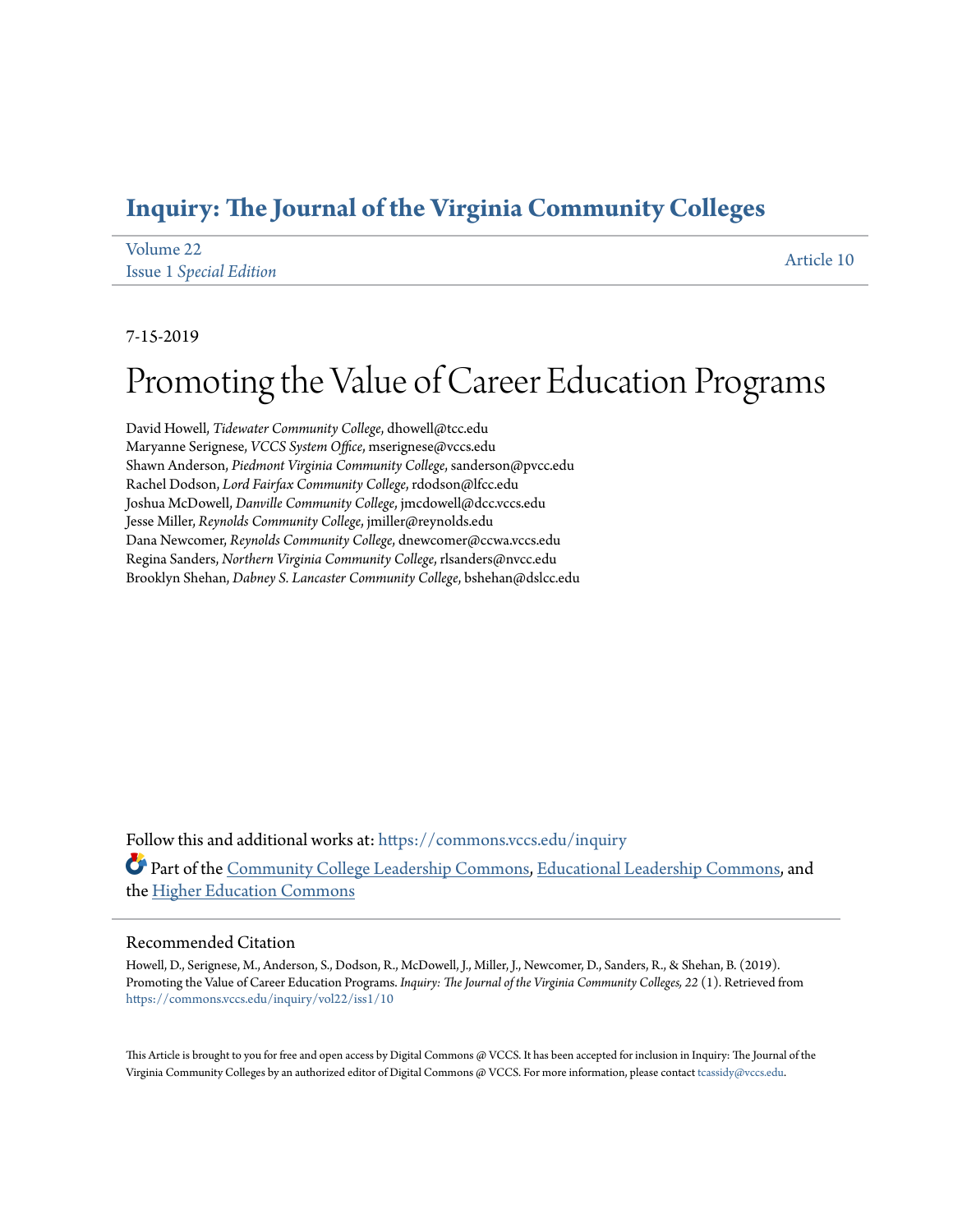### PROMOTING THE VALUE OF CAREER EDUCATION PROGRAMS

SHAWN ANDERSON, RACHEL DODSON, DAVID HOWELL, JOSHUA MCDOWELL, JESSE MILLER, DANA NEWCOMER, REGINA SANDERS, MARYANNE SERIGNESE, & BROOKLYN SHEHAN

#### **INTRODUCTION**

12.5 million secondary and postsecondary students are currently enrolled in Career and Technical Education (CTE) programs in the United States ("Career," 2019). CTE programs provide students with the academic skills, technical skills, knowledge, and training necessary to succeed in future careers and to become lifelong learners ("Career," 2019). Students are prepared for the workplace as a result of a competency-based learning approach and through partnerships with local employers who provide hands-on experience and work-based learning opportunities ("Career," 2019). By 2020, 65 percent of American jobs will require some postsecondary education or training, with half of these positions requiring an associate degree, certificate or credential ("Community," 2017, p.3). The Department of Labor reported 6.2 million unfilled jobs in 2017; community colleges are an essential element in addressing this challenge ("Community," 2017, p.3). Career and Technical Education represents a crucial path from education to employment ("Community," 2017, p.3). The Virginia Community College System (VCCS) works to create opportunities for students to complete CTE pathways and has made great strides in working to promote the value of CTE education for all students. A number of challenges, opportunities, best practices, and recommendations are associated with promoting the value of CTE programs.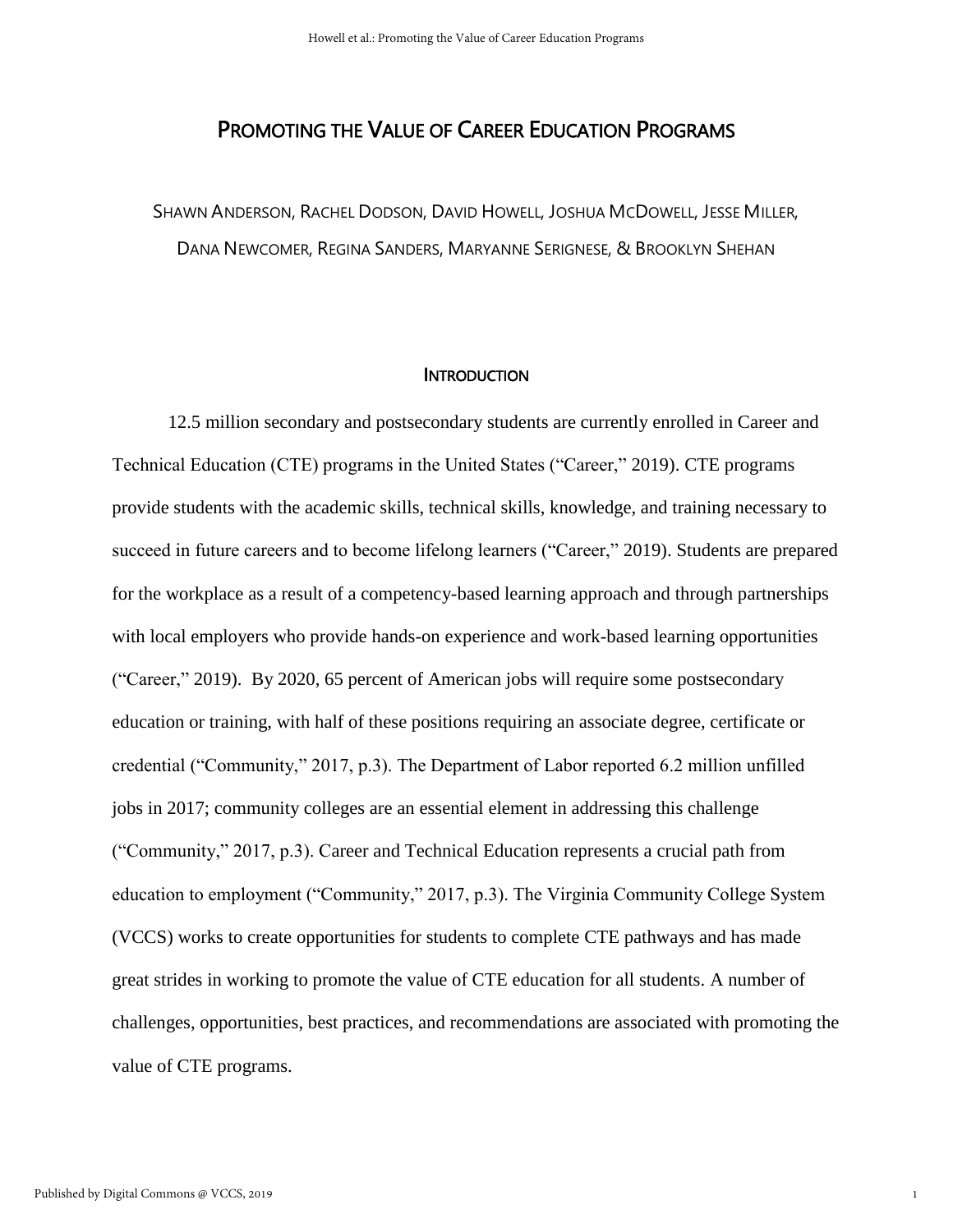#### **CHALLENGES**

The following challenges are associated with promoting the value of CTE programs including, (a) outdated perceptions, limited awareness and long-held stigmas, (b) blending of credit and non-credit priorities, (c) access to both institutional and individual student resources, and (d) marketing of CTE programs.

Limited understanding, awareness, and outdated perceptions plague CTE enrollment while the demand for skilled workers in today's global economy continues to rise (Fitzgerald, 2018). Focus groups and a national survey exploring the attitudes of current and prospective parents and students, concluded the following: (a) CTE parents and students are more fulfilled in terms of general satisfaction, quality of their classes and opportunities for career exploration, (b) college and career success are important goals for both parents and students, (c) prospective parents and students are attracted to the "real-world" benefits of CTE, (d) an awareness challenge exists with CTE, and (e) CTE programs need champions and agents to tell the story (Fitzgerald, 2018). A survey of California Community College students found 30 percent of students enrolled in CTE programs were aware of them. However, students did not comprehend that CTE programs encompassed real-world knowledge and skills, opportunities for dual enrollment, industry-recognized credentials and meaningful work-based learning opportunities (Bohn & Mcconville, 2018). Additionally, sixteen percent of students had not heard of the term CTE at all and awareness and understanding was even lower among prospective CTE students (Bohn & Mcconville, 2018).

Within many of the nation's community colleges, credit and non-credit departments have operated in a siloed manner. Today, colleges are blending the priorities and reorganizing their structures to better understand how the components can work together to benefit students.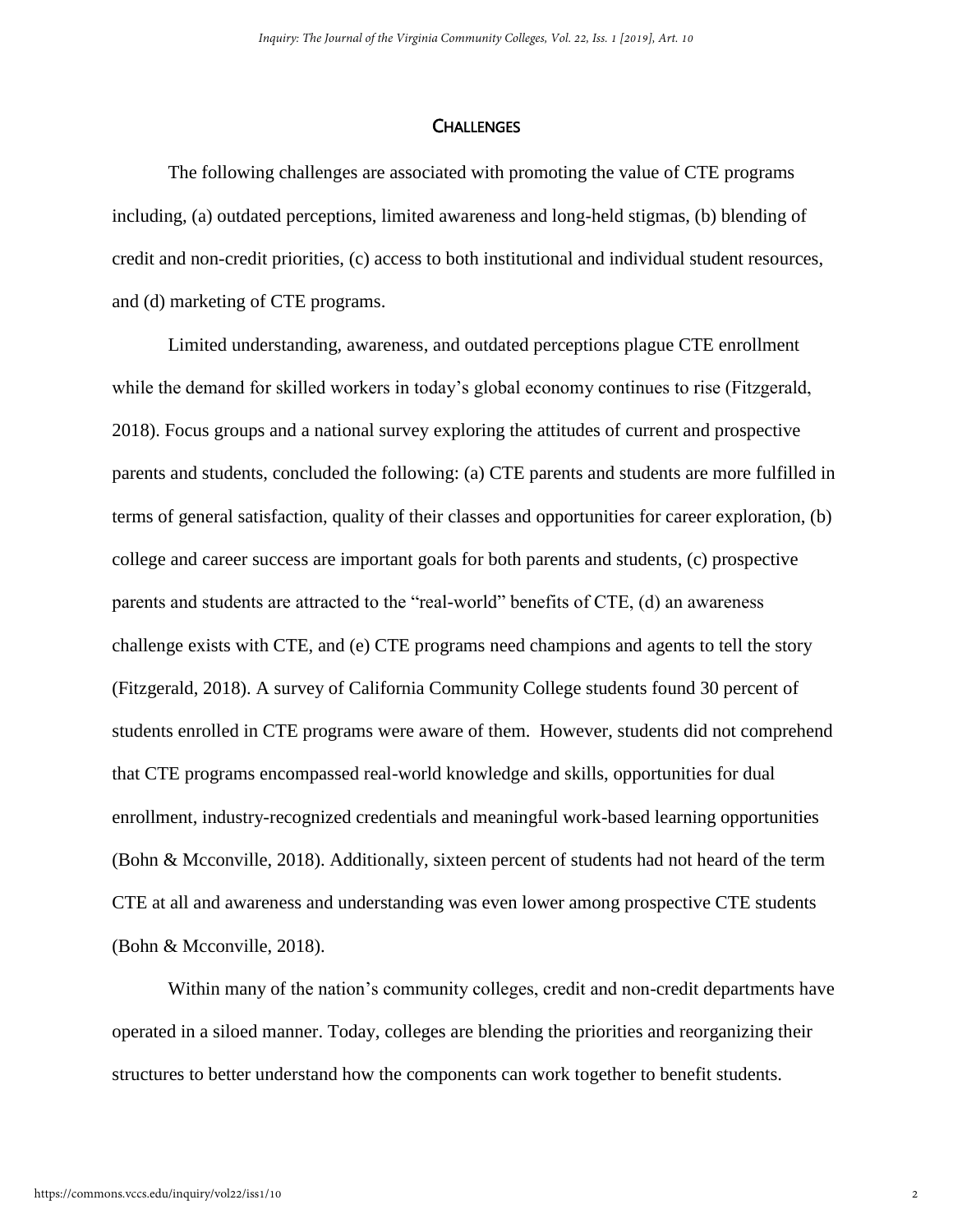Community colleges have utilized the "one size fits all" approach to addressing students' needs. Today's students are increasingly confronted with more barriers impacting exposure to enrollment, matriculation and completion, including access to and the ability to earn and retain a competitive career. According to the "Loss Momentum Framework," poor academic preparation, financial obligations, work and school scheduling conflicts, complex life situations, and poor counseling can all impact a student's ability to succeed in their postsecondary education ("Completion by Design Loss and Momentum Framework," 2013). Community college financial sustainability has emerged as a topic of growing importance as college leadership struggles to balance budgetary needs and concerns appropriately. According to Palacios, Johnson, and Leachman (2013), community colleges nationwide are spending 28 percent less per student. In response, colleges are forced to increase tuition rates per student and cut spending efforts to balance budgets (D'Amico, Katsinas, Friedel, & Thornton, 2014). Reductions in funding lead to tighter marketing budgets for the purposes of promoting the value of CTE programs.

#### OPPORTUNITIES, BEST PRACTICES, AND RECOMMENDATIONS

To promote the value of CTE, reorganization of credit and non-credit department restructuring has occurred at the VCCS system office as well as at least four of the 23 community colleges. This organizational structure change is a direct reflection of the boom in workforce program enrollments and the established state funding formula model. This is an administrative cost saving measure; however, it provides the opportunity to look at students' academic journey holistically. Many students enroll in workforce programs because of their need to find immediate employment in a high-demand field with a living wage; reorganization of the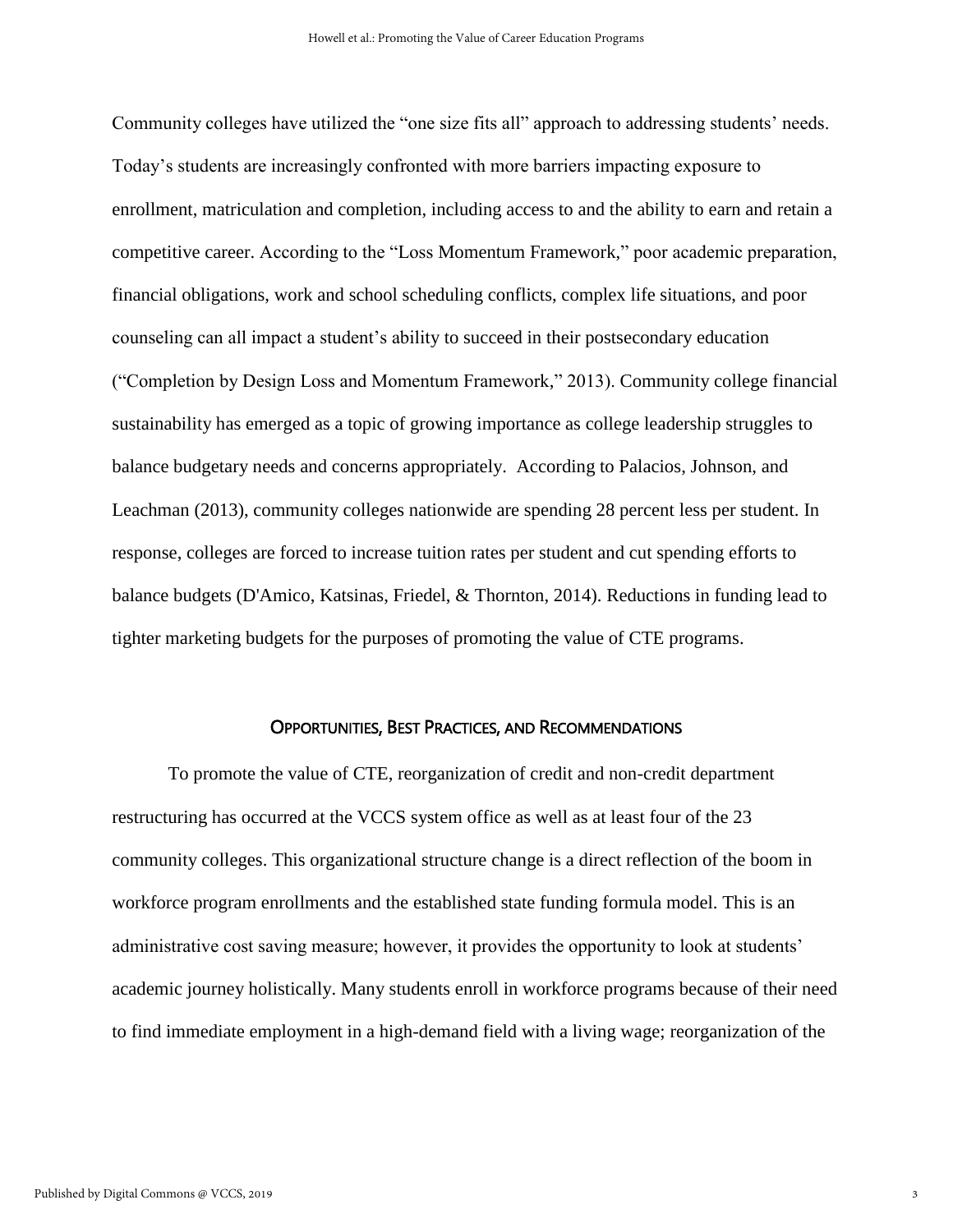current structure will enable students to create a pathway from a workforce credential to certificate or degree attainment.

The most crucial effort is to foster partnerships amongst the necessary stakeholders including colleges, secondary schools, program leaders, employers, and workforce development (Brown, 2018). In order to ensure that academic programs prepare students for the workforce, employers must be an integral part in curriculum development. Inclusion of work-based learning as part of all CTE programs is necessary to bridge the gap of education to employment, including internships, apprenticeships, clinicals, or program-based work projects that promote hands-on skill development and connection of work-based requirements.

Early adoption of career exploration in secondary schools within each college's service region is also recommended. Washington state was an early adopter of career exploration programs in the middle and high school classroom. In fact, the state of Washington's Superintendent of Public Instruction stated every school district offers CTE career exploration services, classes, and participation in student leadership organizations ("Start," 2018). Washington demonstrates an innovative way to promote CTE programs in conjunction with the more "traditional" route of attending a four-year college. Every student is encouraged to become career and college ready, regardless of their plans to pursue employment, baccalaureate degree, or a terminal degree post high school ("Start," 2018).

Developing an effective scaffolding model can ensure student success. This model is designed to follow the student through the loss momentum framework from enrollment to completion and to eventual employment regardless of whether the student is acquiring a certificate, credential for immediate employment, or taking steps to complete a degree program. In the culinary program at Reynolds Community College (JSRCC), students seeking skills in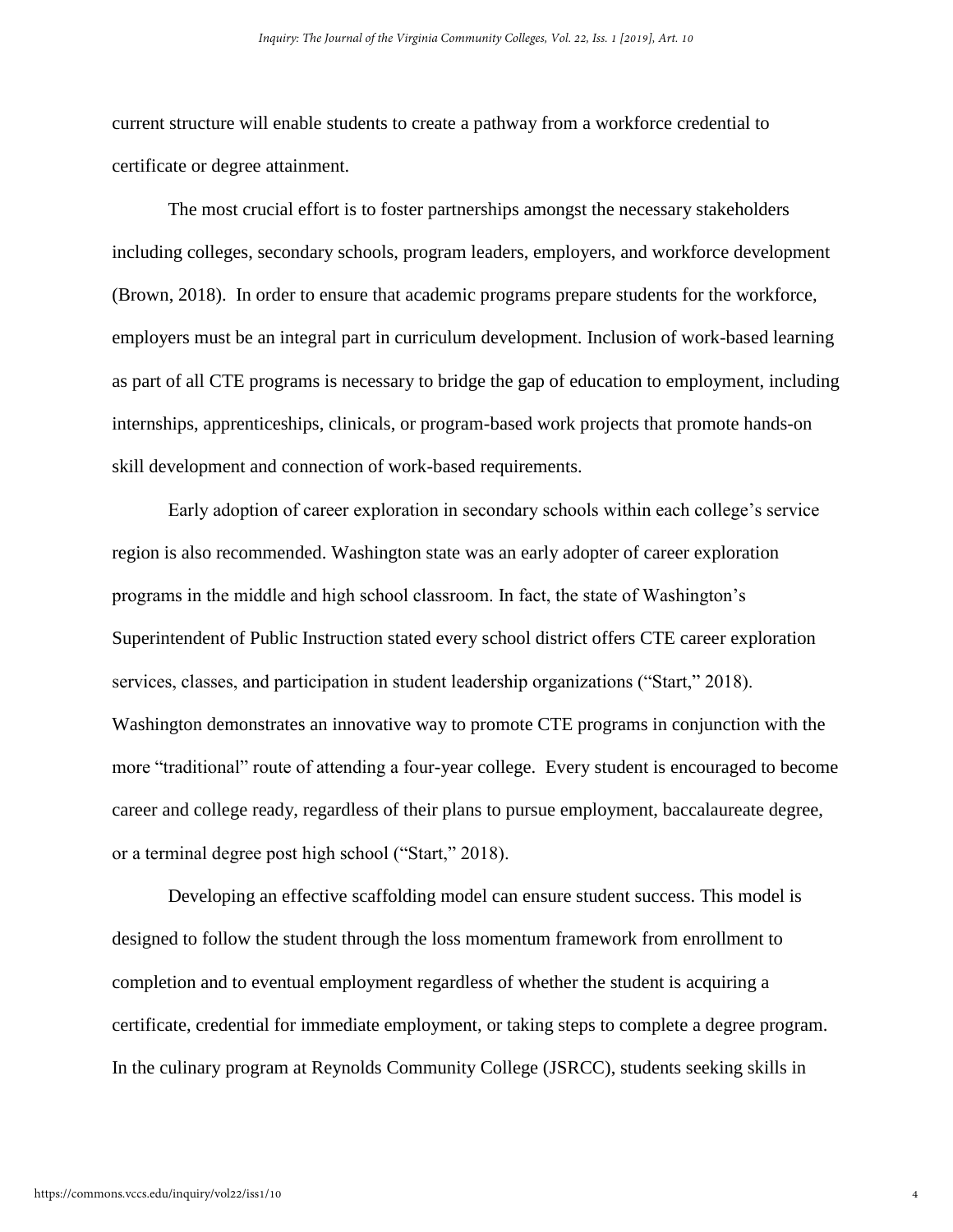order to transition to a higher level position in a kitchen can enroll into an advisor suggested sequence of courses or credential program. Hallmarks of this embedded approach at JSRCC include capitalizing on student interaction, exposing students to global opportunities that exist along their chosen pathway, and the student's ability to develop career progression for advancement.

Another recommendation is to develop a comprehensive marketing campaign that includes a five-step approach recommended by Siemens and Advance CTE for CTE advocates to use in promotion and communication with CTE parents and students including (a) emphasis of real-world skills, (b) finding the right messenger to tell their experience, (c) communicating often and with purpose, (d) leveraging the student voice whenever possible to connect with an audience using the right message and channel of communication, and (e) localizing examples to make them relevant (Fitzgerald, 2018). This plan requires creation and deployment of alumni and employer-focused videos, an advertising campaign, and targeted materials to niche student populations that promote CTE, creating access, equity and opportunity. This recommendation is currently underway through the FastForward program; however, expansion and revised targeted strategies and materials are highly suggested.

An additional strategy is to host a college signing day and develop an effective alumni program at each college within the VCCS. The purpose of this strategy is to recognize students attending community colleges, technical centers, CTE programs and four-year institutions for academic/career reasons alongside those being recognized for participation in collegiate athletics (Dilonardo, 2019). This practice demonstrates that regardless of the post-secondary route students pursue, they are supported and acknowledged for embarking on pathways that improve their career and economic outlook. Development of an alumni program and a scalable alumni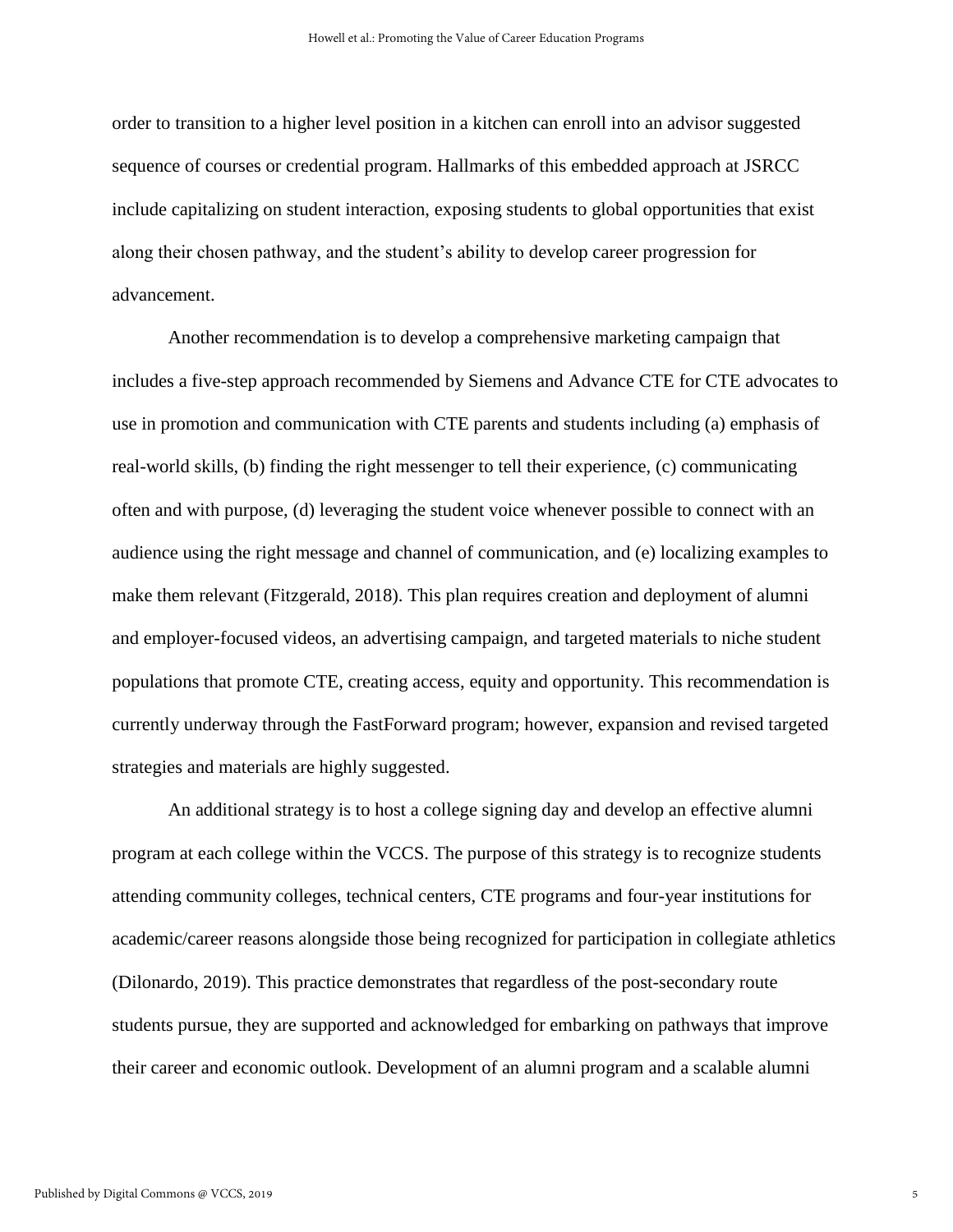communication/tracking platform is recommended. Alumni can then be the voice of the institution to help target high-demand populations and share their success stories.

Lastly, the creation of a communication platform for the colleges within the VCCS to share best practices and challenges is recommended. It is the VCCS's obligation to recognize the vital role it plays in a student's pathway, whether students are transitioning out of high school or adult learners enrolling into post-secondary education to ensure they are aware of the benefits of CTE programs. It is essential to meet every student where they are and provide them with the resources necessary to advance in their careers.

#### **REFERENCES**

- Bohn, S. & Mcconville, S. (2018). Stackable credentials in career education at California community colleges. Retrieved from: https://www.ppic.org/publication/stackablecredentials-in-career-education-at-california-community-colleges/
- Brown, K. (2018). Powerful partners: Businesses and community colleges. Retrieved from https://www.nationalskillscoalition.org/news/blog/new-report-makes-the-case-forpartnerships-between-businesses-and-community-colleges

Career technical education. (2019). Retrieved from https://careertech.org/cte

- Career and technical education (CTE). (2015). Retrieved from http://www.cacollegepathways.org/help-youth-plan/college-options/career-technicaleducation-cte/
- Community colleges: Addressing the skills gap. (2017). Retrieved from: https://www.aacc.nche.edu/wp-content/uploads/2017/10/SkillsGapReportforPrint.pdf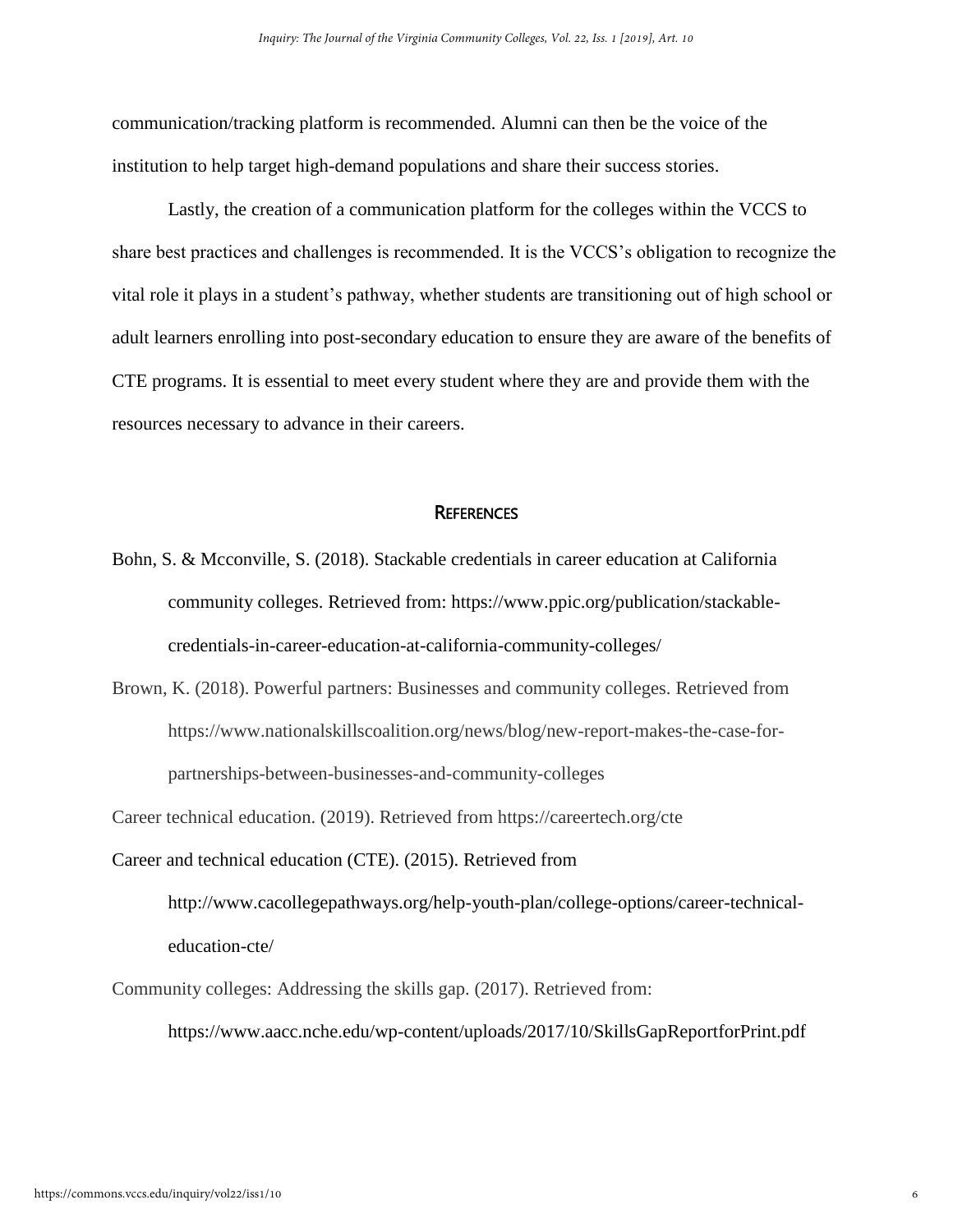Completion by design loss and momentum framework. (2013). Retrieved from: https://www.achievingthedream.org/resource/12752/completion-by-design-loss-andmomentum-framework

- D'Amico, M. M., Katsinas, S. G., Friedel, J. N. & Thornton, Z.M. (2014). Current developments in community college performance funding. *Community College Journal of Research and Practice*, *38*, 231-241, doi:10.1080/10668926.2014.851971
- Dilonardo, M. (2019). 'Signing Day' recognizes high school seniors starting jobs, not college. Retrieved from https://www.mnn.com/money/green-workplace/stories/signing-dayrecognizes-high-school-seniors-starting-jobs-notcollege?utm\_campaign=meetedgar&utm\_medium=social&utm\_source=meetedgar.com& fbclid=IwAR3KOKTZ5UFfzvdNtPz5anyjY\_p\_7eW99gEo3re0UW60aKE68e9u7ilWHc Q
- Fain, P. (2017). Helping career education become a first choice. Retrieved from https://www.insidehighered.com/news/2017/07/05/california-community-colleges-seekrebrand-cte-state-kicks-new-money?mc\_cid=25af1f17f7&mc\_eid=17f350dd2
- Fitzgerald, K. (2018). Communicating the value and promise of CTE with parents and students. *Techniques*, (2), 48. Retrieved from

https://ezp.waldenulibrary.org/login?url=https://search.ebscohost.com/login.aspx?direct=t rue&db=edsgea&AN=edsgcl.526052245&site=eds-live&scope=site

- Jennings, J. (2012). Think big, act small: How America's best performing companies keep the start-up spirit alive. New York, NY: Portfolio/Penguin.
- Palacios, V., Johnson, I. & Leachman, M. (2013). Recent deep state higher education cuts may harm students and the economy for years to come. Retrieved from